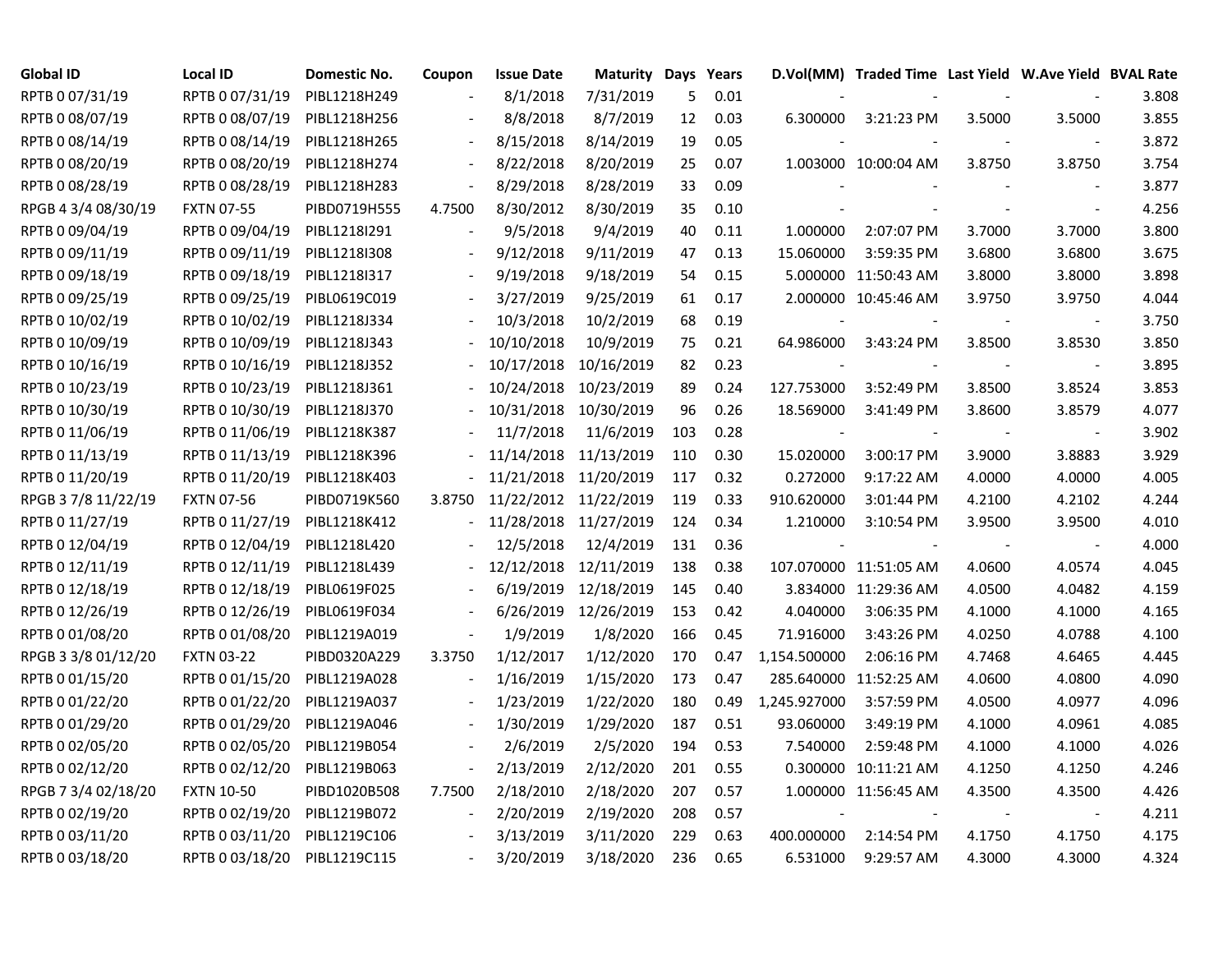| <b>Global ID</b>     | <b>Local ID</b>   | Domestic No. | Coupon  | <b>Issue Date</b>     | Maturity        |     | Days Years |            | D.Vol(MM) Traded Time Last Yield W.Ave Yield BVAL Rate |        |                          |       |
|----------------------|-------------------|--------------|---------|-----------------------|-----------------|-----|------------|------------|--------------------------------------------------------|--------|--------------------------|-------|
| RPTB 0 03/25/20      | RPTB 0 03/25/20   | PIBL1219C124 |         | 3/27/2019             | 3/25/2020       | 243 | 0.67       |            | 0.800000 10:42:03 AM                                   | 4.2000 | 4.2000                   | 4.354 |
| RPTB 0 04/01/20      | RPTB 0 04/01/20   | PIBL1219D132 |         | 4/3/2019              | 4/1/2020        | 250 | 0.68       |            |                                                        |        | $\sim$                   | 4.250 |
| RPTB 0 04/08/20      | RPTB 0 04/08/20   | PIBL1219D141 |         | 4/10/2019             | 4/8/2020        | 257 | 0.70       |            | 0.500000 11:23:37 AM                                   | 4.2500 | 4.2500                   | 4.395 |
| RPGB 4 1/4 04/11/20  | RTB 03-08         | PIID0320D087 | 4.2500  | 4/11/2017             | 4/11/2020       | 260 | 0.71       | 34.566000  | 3:45:35 PM                                             | 4.3000 | 4.2887                   | 4.324 |
| RPTB 0 04/29/20      | RPTB 0 04/29/20   | PIBL1219D178 | $\sim$  | 4/30/2019             | 4/29/2020       | 278 | 0.76       |            |                                                        |        | $\mathbf{r}$             | 4.461 |
| RPTB 0 05/06/20      | RPTB 0 05/06/20   | PIBL1219E186 |         | 5/8/2019              | 5/6/2020        | 285 | 0.78       |            |                                                        |        | $\blacksquare$           | 4.613 |
| RPTB 0 05/13/20      | RPTB 0 05/13/20   | PIBL1219E195 |         | 5/15/2019             | 5/13/2020       | 292 | 0.80       |            |                                                        |        |                          | 4.472 |
| RPTB 0 05/20/20      | RPTB 0 05/20/20   | PIBL1219E202 |         | 5/22/2019             | 5/20/2020       | 299 | 0.82       |            |                                                        |        |                          | 4.478 |
| RPTB 0 05/27/20      | RPTB 0 05/27/20   | PIBL1219E211 |         | 5/29/2019             | 5/27/2020       | 306 | 0.84       |            |                                                        |        |                          | 4.600 |
| RPTB 0 06/03/20      | RPTB 0 06/03/20   | PIBL1219F229 |         | 6/4/2019              | 6/3/2020        | 313 | 0.86       |            |                                                        |        | $\blacksquare$           | 4.601 |
| RPTB 0 06/10/20      | RPTB 0 06/10/20   | PIBL1219F238 |         | 6/11/2019             | 6/10/2020       | 320 | 0.88       | 1.419000   | 2:24:21 PM                                             | 4.3750 | 4.2844                   | 4.476 |
| RPTB 0 06/17/20      | RPTB 0 06/17/20   | PIBL1219F247 |         | 6/19/2019             | 6/17/2020       | 327 | 0.90       | 4.330000   | 2:26:10 PM                                             | 4.3750 | 4.3577                   | 4.673 |
| RPTB 0 06/24/20      | RPTB 0 06/24/20   | PIBL1219F256 |         | 6/26/2019             | 6/24/2020       | 334 | 0.91       |            | 7.700000 10:56:23 AM                                   | 4.3500 | 4.3695                   | 4.625 |
| RPTB 0 07/08/20      | RPTB 0 07/08/20   | PIBL1219G264 |         | 7/10/2019             | 7/8/2020        | 348 | 0.95       | 4.306000   | 3:44:41 PM                                             | 4.3500 | 4.3500                   | 4.723 |
| RPTB 0 07/22/20      | RPTB 0 07/22/20   | PIBL1219G273 |         | 7/24/2019             | 7/22/2020       | 362 | 0.99       | 497.194000 | 3:41:57 PM                                             | 4.3750 | 4.3545                   | 4.350 |
| RPGB 7 1/4 08/19/20  | RTB 10-01         | PIID1020H015 | 7.2500  | 8/19/2010             | 8/19/2020       | 390 | 1.07       |            | 0.624171 11:51:16 AM                                   | 4.4000 | 4.4000                   | 4.439 |
| RPGB 3 3/8 08/20/20  | <b>FXTN 05-73</b> | PIBD0520H735 | 3.3750  | 8/20/2015             | 8/20/2020       | 391 | 1.07       | 41.900000  | 3:43:13 PM                                             | 4.3000 | 4.2967                   | 4.324 |
| RPGB 6 1/8 09/16/20  | <b>FXTN 10-51</b> | PIBD1020I510 | 6.1250  | 9/16/2010             | 9/16/2020       | 418 | 1.14       |            | 2.000000 10:18:31 AM                                   | 4.3000 | 4.3000                   | 4.771 |
| RPGB 5 7/8 12/16/20  | <b>FXTN 10-52</b> | PIBD1020L525 | 5.8750  | 12/16/2010            | 12/16/2020      | 509 | 1.39       |            | 6.000000 11:59:39 AM                                   | 4.4650 | 4.4767                   | 4.475 |
| RPGB 4 1/4 01/25/21  | <b>FXTN 03-23</b> | PIBD0321A236 | 4.2500  | 1/25/2018             | 1/25/2021       | 549 | 1.50       | 175.000000 | 2:21:19 PM                                             | 4.4500 | 4.4063                   | 4.400 |
| RPGB 7 3/8 03/03/21  | RTB 10-02         | PIID1021C027 | 7.3750  | 3/3/2011              | 3/3/2021        | 586 | 1.60       |            | 6.094000 11:59:49 AM                                   | 4.5000 | 4.4508                   | 4.656 |
| RPGB 3 1/2 03/20/21  | <b>FXTN 07-57</b> | PIBD0721C574 | 3.5000  | 3/20/2014             | 3/20/2021       | 603 | 1.65       | 385.320000 | 3:45:37 PM                                             | 4.4800 | 4.4519                   | 4.452 |
| RPGB 6 1/2 04/28/21  | <b>FXTN 10-53</b> | PIBD1021D531 | 6.5000  | 4/28/2011             | 4/28/2021       | 642 | 1.76       |            |                                                        |        | $\overline{\phantom{a}}$ | 4.697 |
| RPGB 4 7/8 06/13/21  | RTB 03-09         | PIID0321F092 | 4.8750  | 6/13/2018             | 6/13/2021       | 688 | 1.88       | 653.980000 | 3:56:22 PM                                             | 4.4300 | 4.4365                   | 4.448 |
| RPGB 5 3/4 10/20/21  | RTB 10-03         | PIID1021J039 | 5.7500  | 10/20/2011            | 10/20/2021      | 817 | 2.24       |            | 2.000000 10:52:09 AM                                   | 4.5750 | 4.5750                   | 4.526 |
| RPGB 5 3/4 11/24/21  | <b>FXTN 10-55</b> | PIBD1021K551 | 5.7500  | 11/24/2011 11/24/2021 |                 | 852 | 2.33       |            |                                                        |        | $\overline{\phantom{a}}$ | 4.546 |
| RPGB 63/801/19/22    | <b>FXTN 10-54</b> | PIBD1022G545 | 6.3750  | 7/19/2011             | 1/19/2022       | 908 | 2.49       |            | 26.000000 11:16:15 AM                                  | 4.5500 | 4.5510                   | 4.557 |
| RPGB 4 01/26/22      | <b>FXTN 05-74</b> | PIBD0522A747 | 4.0000  | 1/26/2017             | 1/26/2022       | 915 | 2.51       | 5.250000   | 2:58:36 PM                                             | 4.5000 | 4.5052                   | 4.536 |
| RPGB 15 03/14/22     | <b>FXTN 20-02</b> | PIBD2022C021 | 15.0000 | 3/14/2002             | 3/14/2022       | 962 | 2.63       |            |                                                        |        | $\sim$                   | 4.521 |
| RPGB 4 3/4 07/04/22  | <b>FXTN 03-24</b> | PIBD0322G247 | 4.7500  | 7/4/2019              | 7/4/2022 1074   |     | 2.94       |            | 100.000000 11:01:31 AM                                 | 4.5000 | 4.5000                   | 4.505 |
| RPGB 4 7/8 08/02/22  | <b>FXTN 10-56</b> | PIBD1022H562 | 4.8750  | 8/2/2012              | 8/2/2022 1103   |     | 3.02       |            |                                                        |        | $\sim$                   | 4.583 |
| RPGB 4 3/4 09/13/22  | <b>FXTN 10-57</b> | PIBD1022I570 | 4.7500  | 9/13/2012             | 9/13/2022 1145  |     | 3.14       |            |                                                        |        | $\overline{a}$           | 4.591 |
| RPGB 12 3/4 10/17/22 | <b>FXTN 20-03</b> | PIBD2022J033 | 12.7500 | 10/17/2002            | 10/17/2022 1179 |     | 3.23       |            |                                                        |        | $\overline{\phantom{a}}$ | 4.597 |
| RPGB 4 5/8 12/04/22  | RTB 05-11         | PIID0522L114 | 4.6250  | 12/4/2017             | 12/4/2022 1227  |     | 3.36       | 445.500000 | 3:43:26 PM                                             | 4.5850 | 4.5697                   | 4.573 |
| RPGB 4 12/06/22      | <b>FXTN 10-58</b> | PIBD1022L585 | 4.0000  | 12/6/2012             | 12/6/2022 1229  |     | 3.37       |            | 900.000000 11:59:36 AM                                 | 4.3310 | 4.3310                   | 4.385 |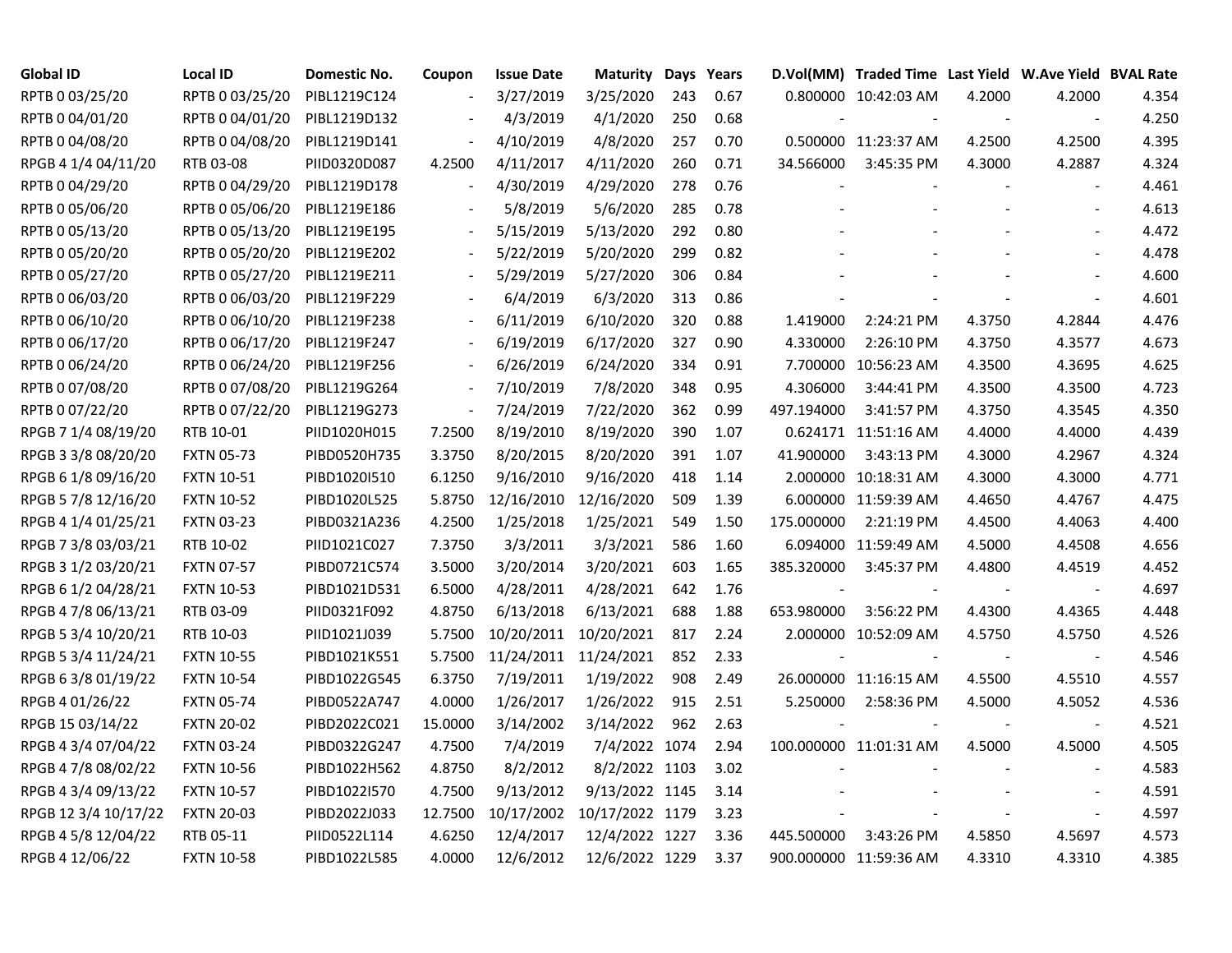| <b>Global ID</b>     | <b>Local ID</b>   | <b>Domestic No.</b> | Coupon  | <b>Issue Date</b> | <b>Maturity Days Years</b> |      |              | D.Vol(MM) Traded Time Last Yield W.Ave Yield BVAL Rate |        |                          |       |
|----------------------|-------------------|---------------------|---------|-------------------|----------------------------|------|--------------|--------------------------------------------------------|--------|--------------------------|-------|
| RPGB 13 02/20/23     | <b>FXTN 20-04</b> | PIBD2023B048        | 13.0000 | 2/20/2003         | 2/20/2023 1305             | 3.57 |              |                                                        |        |                          | 4.619 |
| RPGB 5 1/2 03/08/23  | <b>FXTN 05-75</b> | PIBD0523C752        | 5.5000  | 3/8/2018          | 3/8/2023 1321              | 3.62 | 73.480800    | 3:10:06 PM                                             | 4.5350 | 4.5639                   | 4.648 |
| RPGB 3 1/2 04/21/23  | <b>FXTN 07-58</b> | PIBD0723D588        | 3.5000  | 4/21/2016         | 4/21/2023 1365             | 3.74 | 34.340000    | 3:42:47 PM                                             | 4.6500 | 4.6410                   | 4.654 |
| RPGB 11 7/8 05/29/23 | <b>FXTN 20-05</b> | PIBD2023E054        | 11.8750 | 5/29/2003         | 5/29/2023 1403             | 3.84 |              |                                                        |        |                          | 4.637 |
| RPGB 3 1/4 08/15/23  | RTB 10-04         | PIID1023H046        | 3.2500  | 8/15/2013         | 8/15/2023 1481             | 4.06 | 48.750000    | 3:29:54 PM                                             | 4.6300 | 4.6697                   | 4.569 |
| RPGB 11 3/8 10/23/23 | <b>FXTN 20-06</b> | PIBD2023J068        | 11.3750 | 10/23/2003        | 10/23/2023 1550            | 4.24 |              |                                                        |        | $\overline{\phantom{a}}$ | 4.660 |
| RPGB 6 1/4 03/12/24  | RTB 05-12         | PIID0524C129        | 6.2500  | 3/12/2019         | 3/12/2024 1691             | 4.63 | 9,409.780000 | $3:59:19$ PM                                           | 4.6800 | 4.6570                   | 4.682 |
| RPGB 4 1/2 04/20/24  | <b>FXTN 07-59</b> | PIBD0724D595        | 4.5000  | 4/20/2017         | 4/20/2024 1730             | 4.74 |              |                                                        |        | $\overline{\phantom{a}}$ | 4.801 |
| RPGB 12 3/8 06/03/24 | <b>FXTN 20-07</b> | PIBD2024F075        | 12.3750 | 6/3/2004          | 6/3/2024 1774              | 4.86 |              |                                                        |        |                          | 4.784 |
| RPGB 12 7/8 08/05/24 | <b>FXTN 20-08</b> | PIBD2024H086        | 12.8750 | 8/5/2004          | 8/5/2024 1837              | 5.03 |              |                                                        |        |                          | 4.700 |
| RPGB 4 1/8 08/20/24  | <b>FXTN 10-59</b> | PIBD1024H595        | 4.1250  | 8/20/2014         | 8/20/2024 1852             | 5.07 |              | 82.627213 11:39:15 AM                                  | 4.7000 | 4.7000                   | 4.700 |
| RPGB 13 3/4 11/11/24 | <b>FXTN 20-09</b> | PIBD2024K091        | 13.7500 | 11/11/2004        | 11/11/2024 1935            | 5.30 |              |                                                        |        | $\overline{\phantom{a}}$ | 4.709 |
| RPGB 5 3/4 04/12/25  | <b>FXTN 07-61</b> | PIBD0725D618        | 5.7500  | 4/12/2018         | 4/12/2025 2087             | 5.71 | 558.900000   | 2:28:27 PM                                             | 4.6850 | 4.6749                   | 4.686 |
| RPGB 12 1/8 04/14/25 | <b>FXTN 20-10</b> | PIBD2025D103        | 12.1250 | 4/14/2005         | 4/14/2025 2089             | 5.72 |              |                                                        |        | $\overline{\phantom{a}}$ | 4.723 |
| RPGB 3 5/8 09/09/25  | <b>FXTN 10-60</b> | PIBD10251608        | 3.6250  | 9/9/2015          | 9/9/2025 2237              | 6.13 |              | 50.051600 11:38:22 AM                                  | 4.7500 | 4.7500                   | 4.783 |
| RPGB 12 1/8 10/20/25 | <b>FXTN 20-11</b> | PIBD2025J116        | 12.1250 | 10/20/2005        | 10/20/2025 2278            | 6.24 |              |                                                        |        |                          | 4.736 |
| RPGB 18 1/4 11/29/25 | <b>FXTN 25-01</b> | PIBD2525K015        | 18.2500 | 11/29/2000        | 11/29/2025 2318            | 6.35 |              |                                                        |        |                          | 4.738 |
| RPGB 10 1/4 01/19/26 | <b>FXTN 20-12</b> | PIBD2026A122        | 10.2500 | 1/19/2006         | 1/19/2026 2369             | 6.49 |              |                                                        |        |                          | 4.740 |
| RPGB 6 1/4 02/14/26  | <b>FXTN 07-62</b> | PIBD0726B627        | 6.2500  | 2/14/2019         | 2/14/2026 2395             | 6.56 | 2,520.300000 | 3:41:49 PM                                             | 4.6800 | 4.6682                   | 4.672 |
| RPGB 3 1/2 09/20/26  | RTB 10-05         | PIID1026I057        | 3.5000  | 9/20/2016         | 9/20/2026 2613             | 7.15 | 24.300000    | 3:30:00 PM                                             | 4.6500 | 4.6895                   | 4.766 |
| RPGB 6 1/4 10/20/26  | RTB 15-01         | PIID1526J019        | 6.2500  | 10/20/2011        | 10/20/2026 2643            | 7.24 |              |                                                        |        | $\overline{\phantom{a}}$ | 4.782 |
| RPGB 8 12/07/26      | <b>FXTN 20-13</b> | PIBD2026L139        | 8.0000  | 12/7/2006         | 12/7/2026 2691             | 7.37 |              |                                                        |        |                          | 4.751 |
| RPGB 5 3/8 03/01/27  | RTB 15-02         | PIID1527C023        | 5.3750  | 3/1/2012          | 3/1/2027 2775              | 7.60 |              |                                                        |        |                          | 4.753 |
| RPGB 4 3/4 05/04/27  | <b>FXTN 10-61</b> | PIBD1027E617        | 4.7500  | 5/4/2017          | 5/4/2027 2839              | 7.77 |              |                                                        |        | $\overline{\phantom{a}}$ | 5.041 |
| RPGB 8 5/8 09/06/27  | <b>FXTN 20-14</b> | PIBD2027I140        | 8.6250  | 9/6/2007          | 9/6/2027 2964              | 8.12 |              |                                                        |        | $\blacksquare$           | 4.760 |
| RPGB 6 1/4 03/22/28  | <b>FXTN 10-63</b> | PIBD1028C635        | 6.2500  | 3/22/2018         | 3/22/2028 3162             | 8.66 | 921.328000   | 3:35:42 PM                                             | 4.7500 | 4.7243                   | 4.739 |
| RPGB 9 1/2 12/04/28  | <b>FXTN 20-15</b> | PIBD2028L151        | 9.5000  | 12/4/2008         | 12/4/2028 3419             | 9.36 |              |                                                        |        | $\sim$                   | 4.856 |
| RPGB 6 7/8 01/10/29  | <b>FXTN 10-64</b> | PIBD1029A644        | 6.8750  | 1/10/2019         | 1/10/2029 3456             | 9.46 | 2,198.900000 | 3:36:01 PM                                             | 4.7200 | 4.7064                   | 4.725 |
| RPGB 8 3/4 05/27/30  | <b>FXTN 20-16</b> | PIBD2030E166        | 8.7500  | 5/27/2010         | 5/27/2030 3958 10.84       |      |              |                                                        |        |                          | 4.760 |
| RPGB 12 1/2 07/28/30 | <b>FXTN 25-02</b> | PIBD2530G029        | 12.5000 | 7/28/2005         | 7/28/2030 4020 11.01       |      |              |                                                        |        |                          | 4.760 |
| RPGB 11 1/4 01/26/31 | <b>FXTN 25-03</b> | PIBD2531A032        | 11.2500 | 1/26/2006         | 1/26/2031 4202 11.50       |      |              |                                                        |        | $\overline{\phantom{a}}$ | 4.762 |
| RPGB 8 07/19/31      | <b>FXTN 20-17</b> | PIBD2031G171        | 8.0000  | 7/19/2011         | 7/19/2031 4376 11.98       |      | 222.073000   | 2:03:25 PM                                             | 4.7500 | 4.7546                   | 4.757 |
| RPGB 9 3/8 10/05/31  | <b>FXTN 25-04</b> | PIBD2531J042        | 9.3750  | 10/5/2006         | 10/5/2031 4454 12.19       |      |              |                                                        |        | $\overline{\phantom{a}}$ | 4.768 |
| RPGB 5 7/8 02/02/32  | <b>FXTN 20-18</b> | PIBD2032B183        | 5.8750  | 2/2/2012          | 2/2/2032 4574 12.52        |      |              | 1.300000 11:55:16 AM                                   | 4.9500 | 4.9500                   | 4.780 |
| RPGB 5 7/8 03/01/32  | RTB 20-01         | PIID2032C014        | 5.8750  | 3/1/2012          | 3/1/2032 4602 12.60        |      | 56.000000    | 3:58:44 PM                                             | 4.9000 | 4.9121                   | 4.954 |